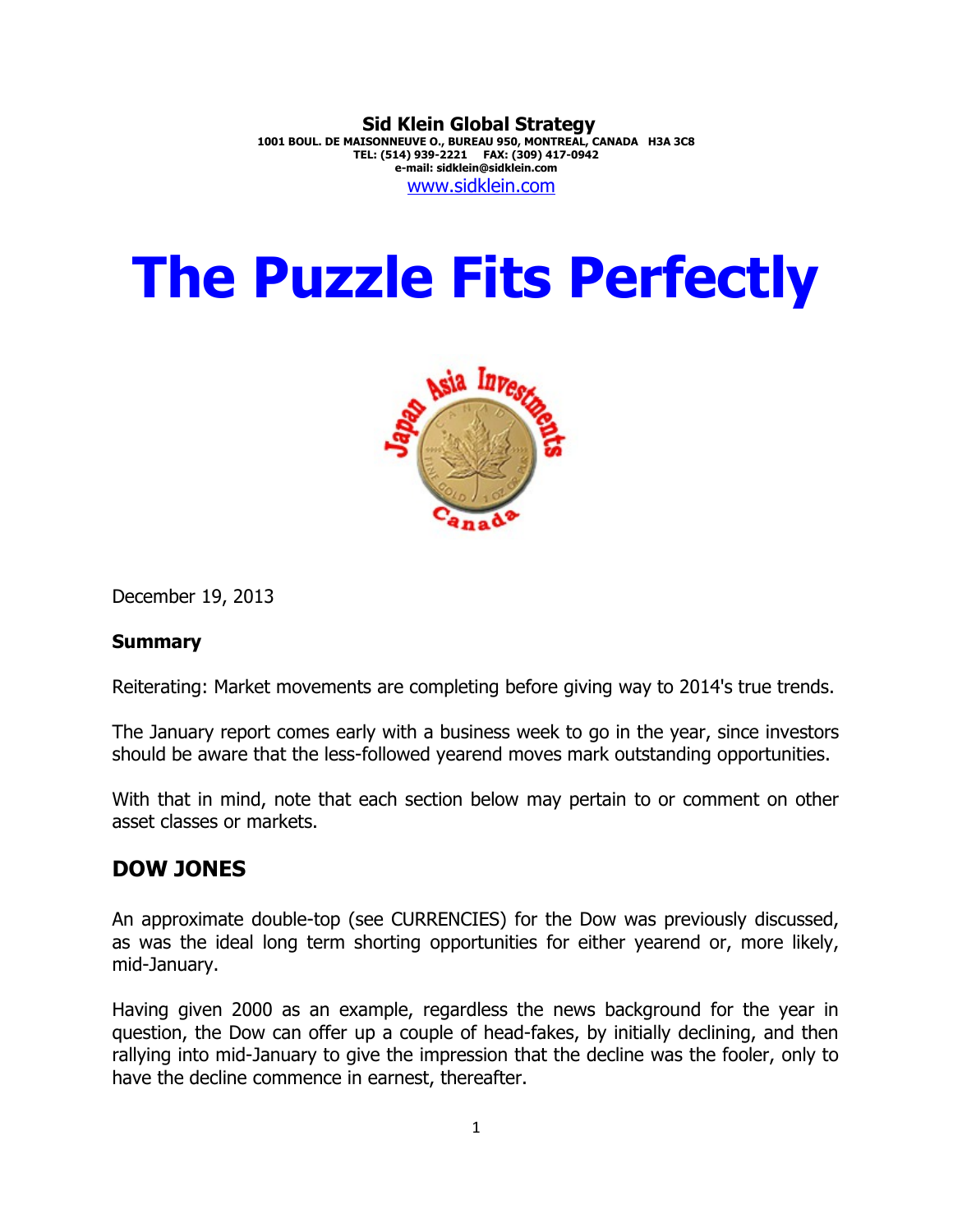#### **October 29, 2013**

#### "Anyone for deep out-of the money puts?

According to the following analysis, the time to buy them would be yearend, for which time period of book-closing the market will have held up the averages. The **1-year Dow chart on page-2** illustrates its own expanding triangle: OMINOUS expanding triangle within expanding triangle!" (Please see section-concluding 1-year Dow chart.)

#### **December 1, 2013**

"Still, this bull move's conclusion is reminiscent of January 2000 when the Y2K, Bill Gates- government-supported hoax had everyone looking the wrong way. However, it is still more akin to the finale in Japan in January 1990.

"Then, the baton had been passed to Mieno, just as Bernanke will have passed the torch to Yellen. What is most striking is the fact that today's analysis is the same as then:

"This one-way march upward in the equity market is the result of already made committee-driven investment commitments, which suggests that market events can have little effect on trend directionality...right now. This is true as well of other markets and asset classes.

"I stressed this point in 1989 when Mieno was already spiking Japanese rates toward 6%, even as the Nikkei marched onward. Today, "underinvestedness" has driven trendfollowing committee decision-making."

I draw particular attention to the October 29 report, which outlines the sequence, depth and form of a **cataclysm that should get fully underway in 2014.** (Report's retransmission available upon request.)

The latter report discusses, illustrates and breaks down the OMINOUS expanding triangle which has formed over the past 13 years.

As always, the **1-year Dow chart** here, includes the MACD above the price chart, as well as the slow stochastic beneath it.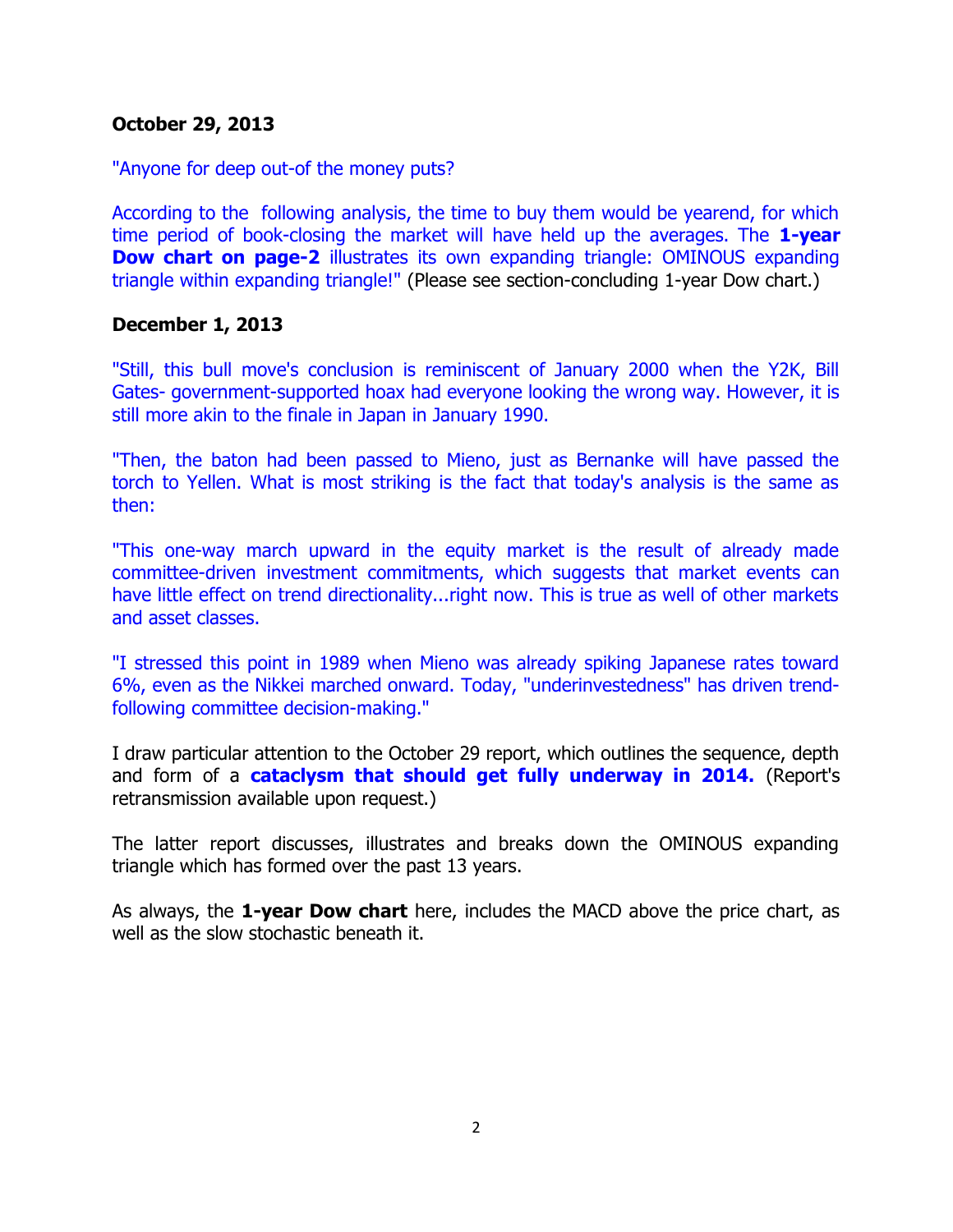

## **VIX**

#### **December 1, 2013**

"March, August and November have so far each marked non-confirming higher lows in the VIX, versus the equity markets."

Witness the 1-year VIX chart below, the above divergence versus the S&P and Dow remains true.

Since the VIX gages option time premiums, it is a "psychology" divergence (gages sentiment), whereas the stochastic discussed in the Dow section is a *momentum* divergence.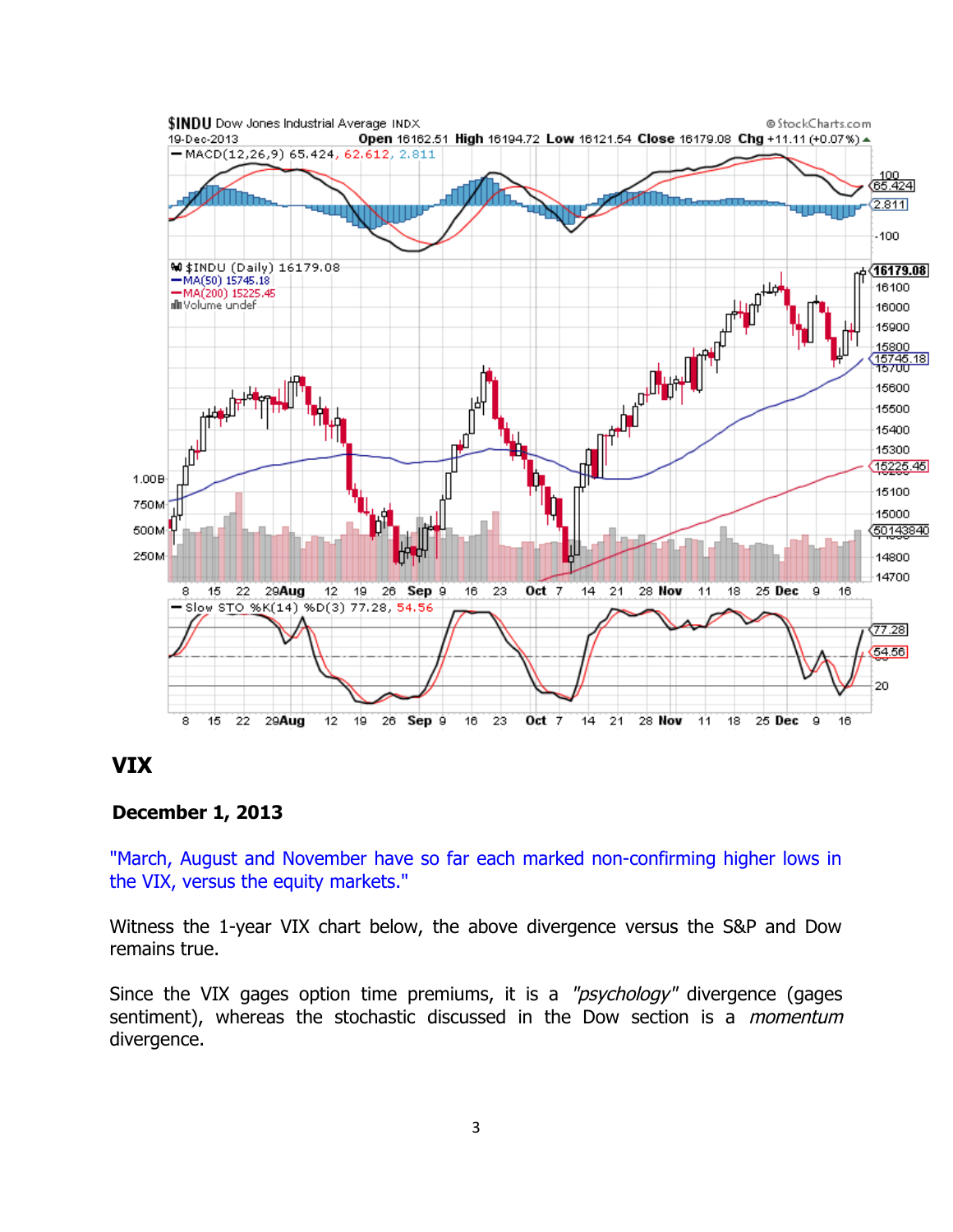

## **NIKKEI**

The Japanese cabinet approved a \$182B stimulus package to go into effect the 1stquarter of the Japanese New Year in April, though it did include some of the stimulus that had already been announced.

Even so, they also announced that they can go farther sill. Unbelievable. Gold bugs need not be solely focused on the US. Not at all!

As well, wait until the Europeans get as crazy, as Herr Draghi has already promised. As politics would dictate though, timing is everything there, as funds will mostly flow only once southern states yield their sovereignty to even greater degrees. Germany forever.

Apart from the recipe for explosive precious metals prices, the above has also spelled dramatic growth in exports, due both to the collapse in the Yen and Europe's increased importation, affected by the wild moves in the respective exchange rates (see CURRENCIES).

The volume of merchandise exported increased 6.1% on the year, suggesting that the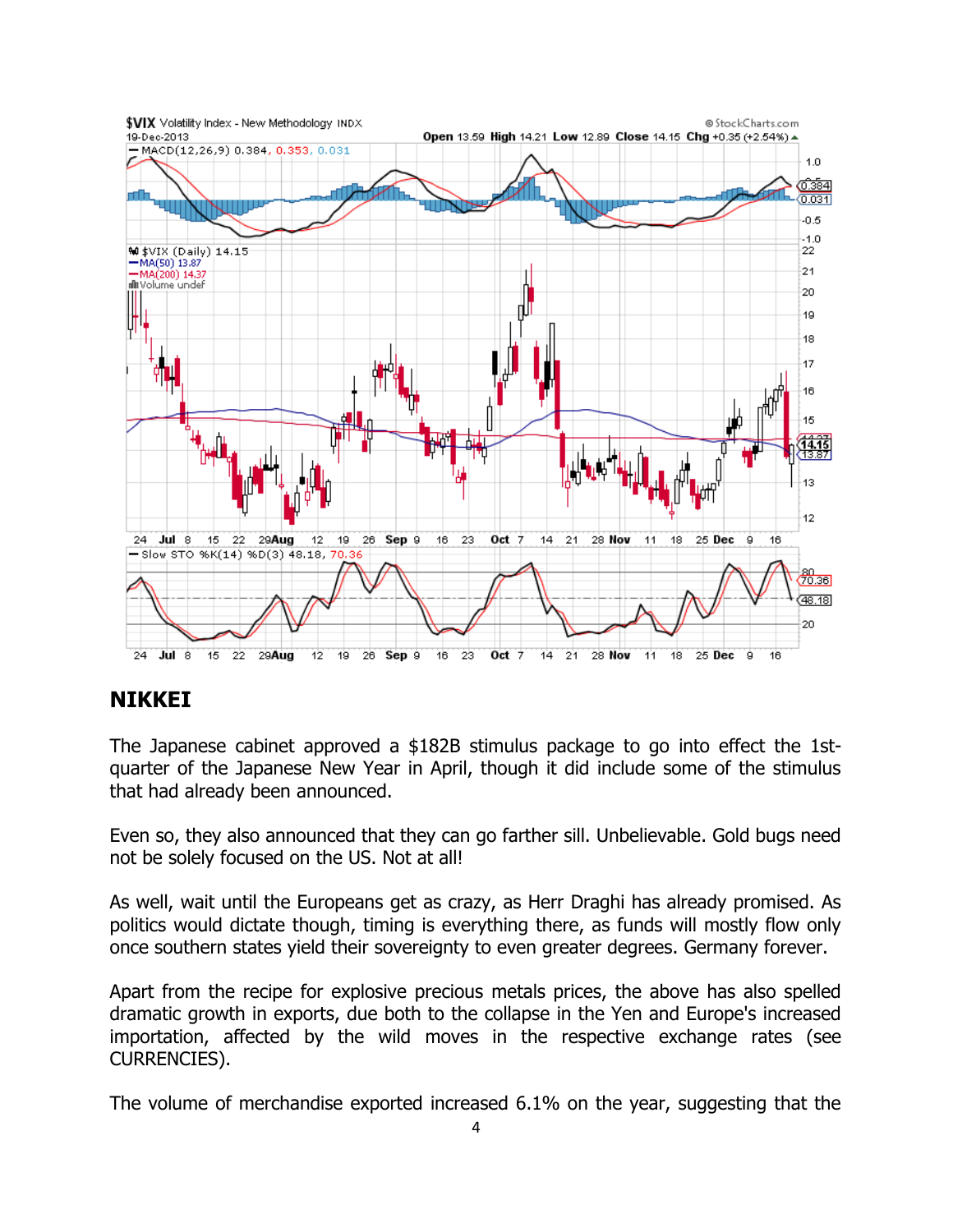weak Yen was not the only factor in creating the sharpest increase in 18 months. For this reason, I pay much attention to the Euro`s demise and the cosmetics of QE anywhere.

This also suggests that next year`s resumed banking crisis in Europe will have had an oversized effect on Japan`s economy; the world will understand the difference between cosmetics and a healthy pallor in identifying true long term economic indicators.

#### **October 29, 2013**

"An A-B-C-D-E contracting triangle occurs in wave-4 patterns. In other words, what follows is necessarily the final move up.

"By consequence, a quick run-up of as much as 1500 points to form a double-top is very possible; even a slight decline from here below 13,900 would negate this interpretation."

My comments were, continued to be, and remains that this interpretation is key for those not trading Japan, as well. If the Nikkei move is terminal, then so it is likely that such is the case for the world's other major benchmark indices.

The above interpretation has come to pass with precision. (The following **1-year Nikkei chart** reflects the above triangle during the August - November period.)



Separately, for a quarter-century I have been writing of an extremely long history (since the 70s) of Japan making perfect highs or lows right at our yearend, while secondary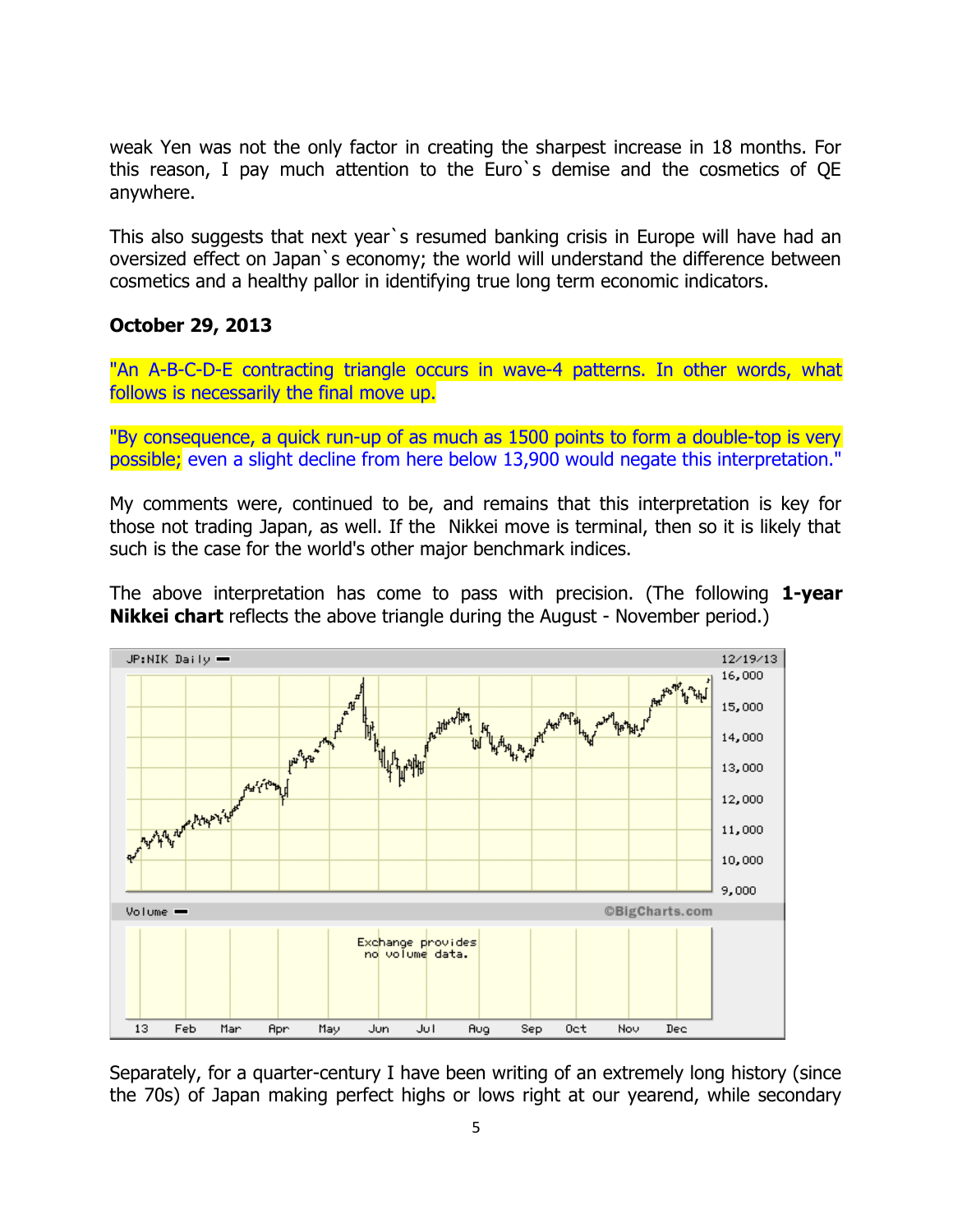extremes occur during the March 15 - 31 period, their yearend.

Regardless the asset class or market (precious metals, Nikkei, etc.), the puzzle`s pieces fit perfectly. They rarely do so with clarity, though yearend is when Santa is most kind with his wink-and-nod.

#### **SHANGHAI**

#### **October 29, 2013**

"Without describing complex wave counts, this nutty off-cycle market can take **a stab at 2300 before resuming its downtrend."** 

#### **December 1, 2013**

``As we can see from the **1-year Shanghai chart** on the next page, the above forecast represents precisely what is unfolding now.

``I reiterate that a break of the 1800 - 1900 zone will fuel the precious metals stampede.

``More and more is being made of the fact that "the Chinese" are hoarding gold and that the metal will spike once the world discovers just how vast their holdings have become.

``What will garner increased attention is the fact that the people themselves were not allowed to own gold for a half-century and that, with the change in that fact about a decade ago, 1.3 billion citizens will panic into the PMs as they watch real estate and equity values melt."

Regarding the preceding paragraph, please note the chart found in the precious metals section: Annual Chinese Gold Net Imports From Hong Kong.

As far as the October 29 and December 1, 2013 forecasts are concerned, they came to pass, as illustrated by the following **1-year Shanghai chart.**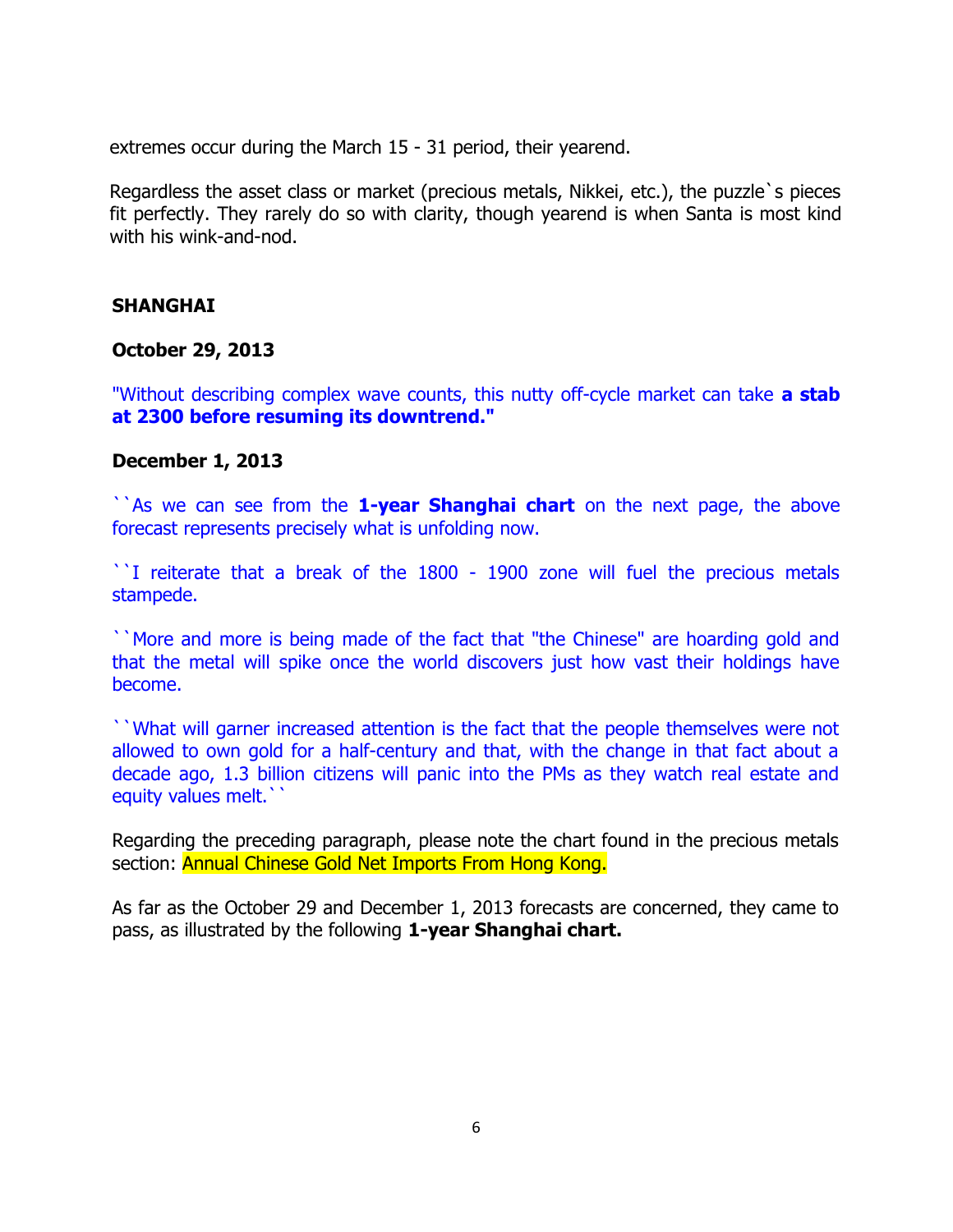

## **GOLD**

More on supply and demand:

Peak gold is a term which refers to the point in time when the planet's supply of gold is/was at its peak. Hoarding further supports disappearance.

We passed that peak years ago, with unending global demand (secular bull market) already commenced since 13 years, to compound that reality to the bulls` good favour.

Mines are being shut and projects are being canceled, as the costs to produce are now higher than the prices that can be fetched for the precious metals at today's levels.

Both aspects of the equation fit the economic model for higher prices. Economics 101.

### **GoldCore, November 26, 2013:**

"The world's largest jewellery group, Chow Tai Fook Jewellery Group Ltd., established in 1929, saw sales jumped 49% during the first half of 2013."

Consider the above in tandem with the first chart on the next page, and everything in this section quite manifestly is painting the same picture of our brave and cowardly new world.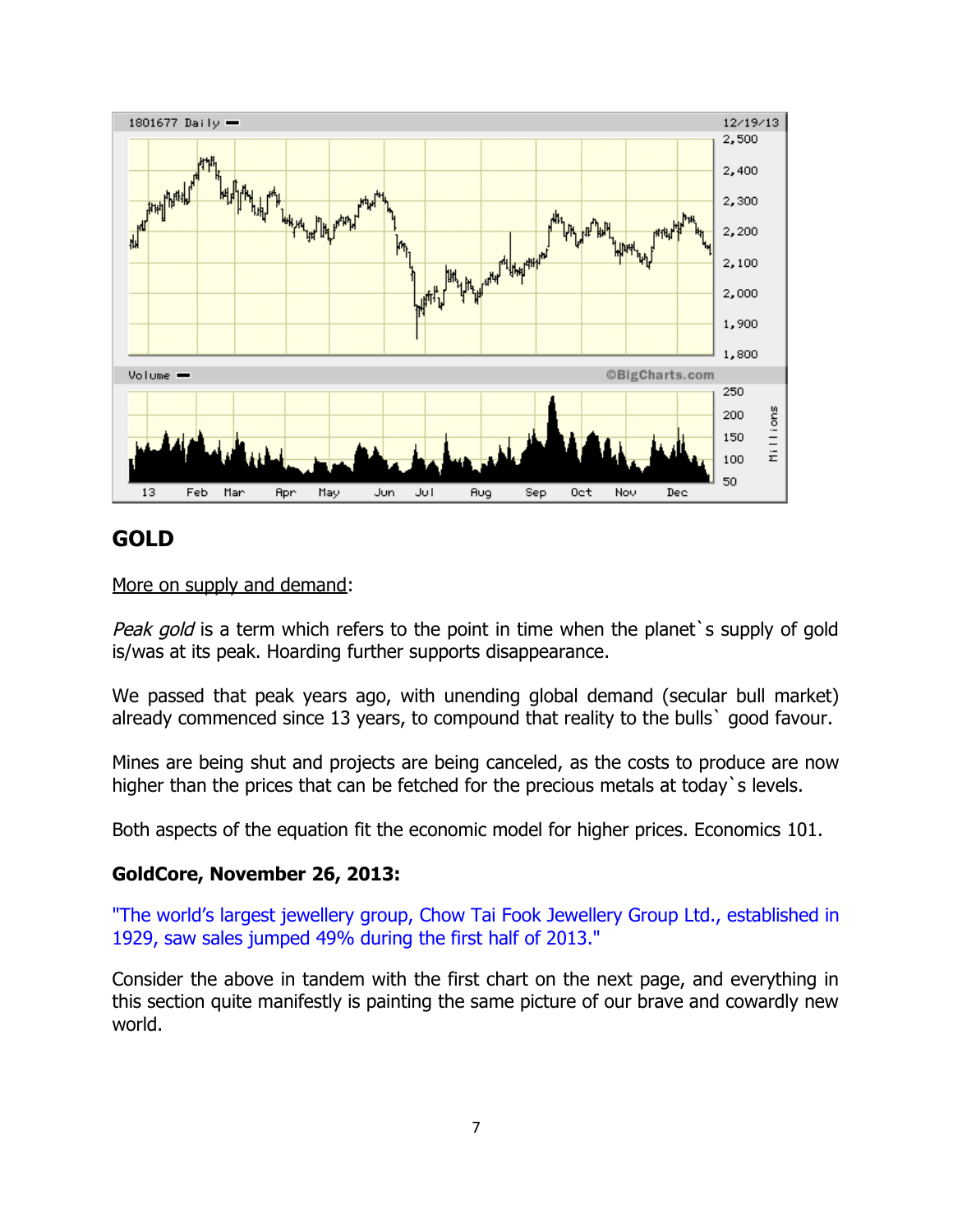

As I have been reporting (along with so may others), and as I have forecasted since 2001 (along with "a shift in wealth and power from West to East"), gold has indeed migrated. [This link plainly illustrates that shift visually, very well.](http://srsroccoreport.com/record-u-s-gold-bullion-exports-head-to-hong-kong-switzerland/record-u-s-gold-bullion-exports-head-to-hong-kong-switzerland/#!)

Citing this week's news in the Nikkei section above, discussion of even further moneyprinting in that country will be yet another major factor driving precious metals prices to dramatically higher new all-time highs (please see NIKKEI above for gold-related commentary). [This week's news \(above\) is an embellishment to the here-linked key](http://www.kitco.com/ind/Thomson/2013-11-26-Japanese-QE-Trumps-American-Taper.html) [report.](http://www.kitco.com/ind/Thomson/2013-11-26-Japanese-QE-Trumps-American-Taper.html)

The chart below illustrates an overlay of the price of gold (in orange) and the short interest of traders in futures and options (in white). Understandably, the two trend in opposite directions.

Short interest is at a 7.5-year high, which caused many to speculate that yearend would include a major short covering price increase.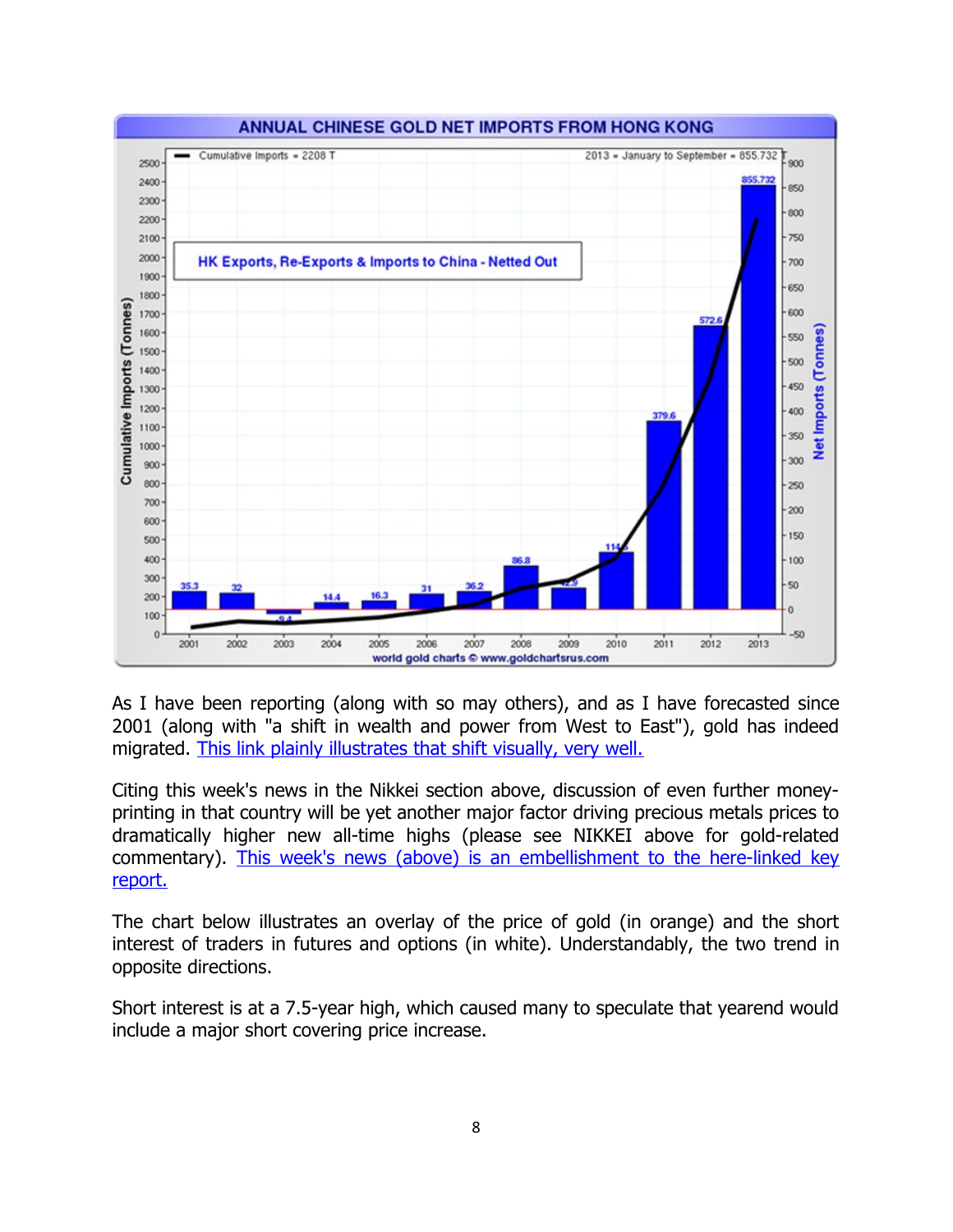I firmly disagreed, believing instead that the 6-month cycle would continue to dominate, with the background being that managers are all too happy to suppress PM prices to help make their little-or-no-precious-metals yearend reports look good.

Spiking prices by short covering would be self-defeating, and this became obvious when even the puny \$10B QE tapering could not spark better price action.

All of this inspired today`s early report to be commenced yesterday, but I evidently should have started sooner by one day or more. In any event.....

From September 2012 through June 2013, gold collapsed. Short interest (the white line) spiked in a very telling and esoteric 5-wave pattern. (Analysis continued below chart.)



As gold darted higher in the summer, the white line (short interest) collapsed into the 4th-quarter. Continuing in their asymmetric relationship, gold is making final and minor new lows for yearend, while short interest has exploded in a 5-wave pattern (again), to 7.5-year highs, forming an ominous double-top.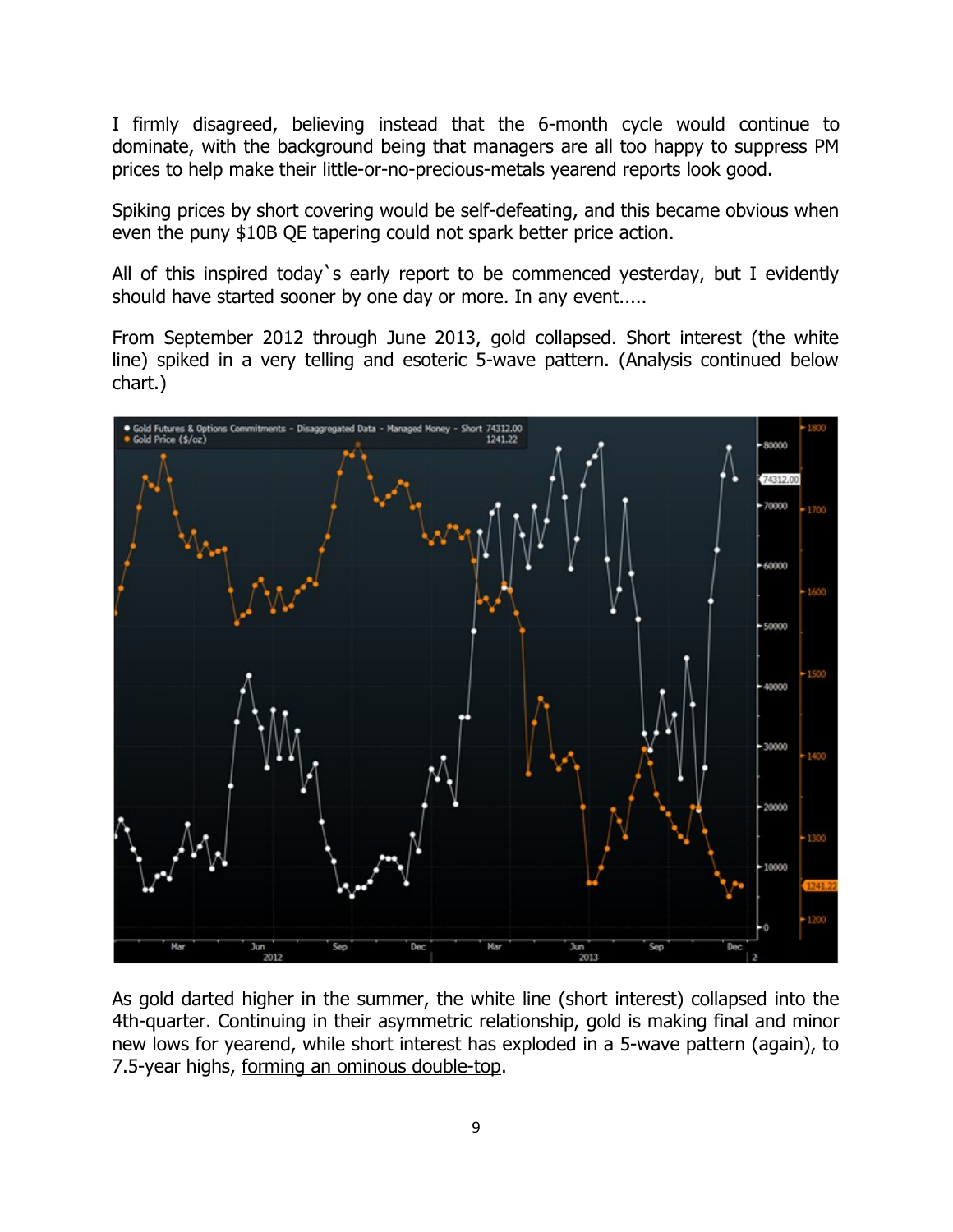The New Year will include a dramatic short covering rally, and perhaps during that window when managers are still not back yet from their winter break, specifically, the first two weeks of the year.

## **SILVER**

Early this year, I made what I had thought at the time to be a rather simple observation and just as simple conclusion, namely, that India would partly turn its world-leading gold purchasing, into silver investments, in response to their government's newly imposed and onerous taxes and restrictions on yellow metal acquisition.

Subsequently, I produced evidence that Indians had already made that forecast come to pass.

[Now, however, we learn from the here-linked article and its stunning forecasts](http://www.silverseek.com/commentary/india-will-buy-22-world-silver-production-and-44-investment-silver-year-tax-hits-gold-con) [something that is just as obvious, even without the supportive numbers: that the future](http://www.silverseek.com/commentary/india-will-buy-22-world-silver-production-and-44-investment-silver-year-tax-hits-gold-con) [will prove to be overwhelmingly dominated by the same phenomenon.](http://www.silverseek.com/commentary/india-will-buy-22-world-silver-production-and-44-investment-silver-year-tax-hits-gold-con)

Here, Wall Street manipulators are helpless.

**The 1-year SLV and GLD charts** appear on pages 11 and 12, respectively. In each case, the MACD appears above the price chart, while the slow stochastic appears beneath it. The technical interpretations are the same for each metal.

Simply, despite the sharp price declines, the MACD is neutral in each case, suggesting that price reversals will easily trigger buy signals.

The inverse is true of the **Dow,** where a price high is accompanied by an ostensibly neutral MACD, which can turn negative with hardly any move down.

The slow stochastic will be oversold by yearend and is almost certain to provide major buy signal divergences versus the previous major lows in June. This is noteworthy.

Again, the Dow story is similar, in reverse. Divergences prepare to abound.

### **December 1, 2013**

``As per the 6-month cycle which has been in effect with accuracy and even precision for the past several years, December may be bad and make the final lows that I had believed June would be.

``Following that low, the very brightest minds in the industry, backed by their wellhealed billion-dollar pockets or PM businesses, declared that the low had finally been seen.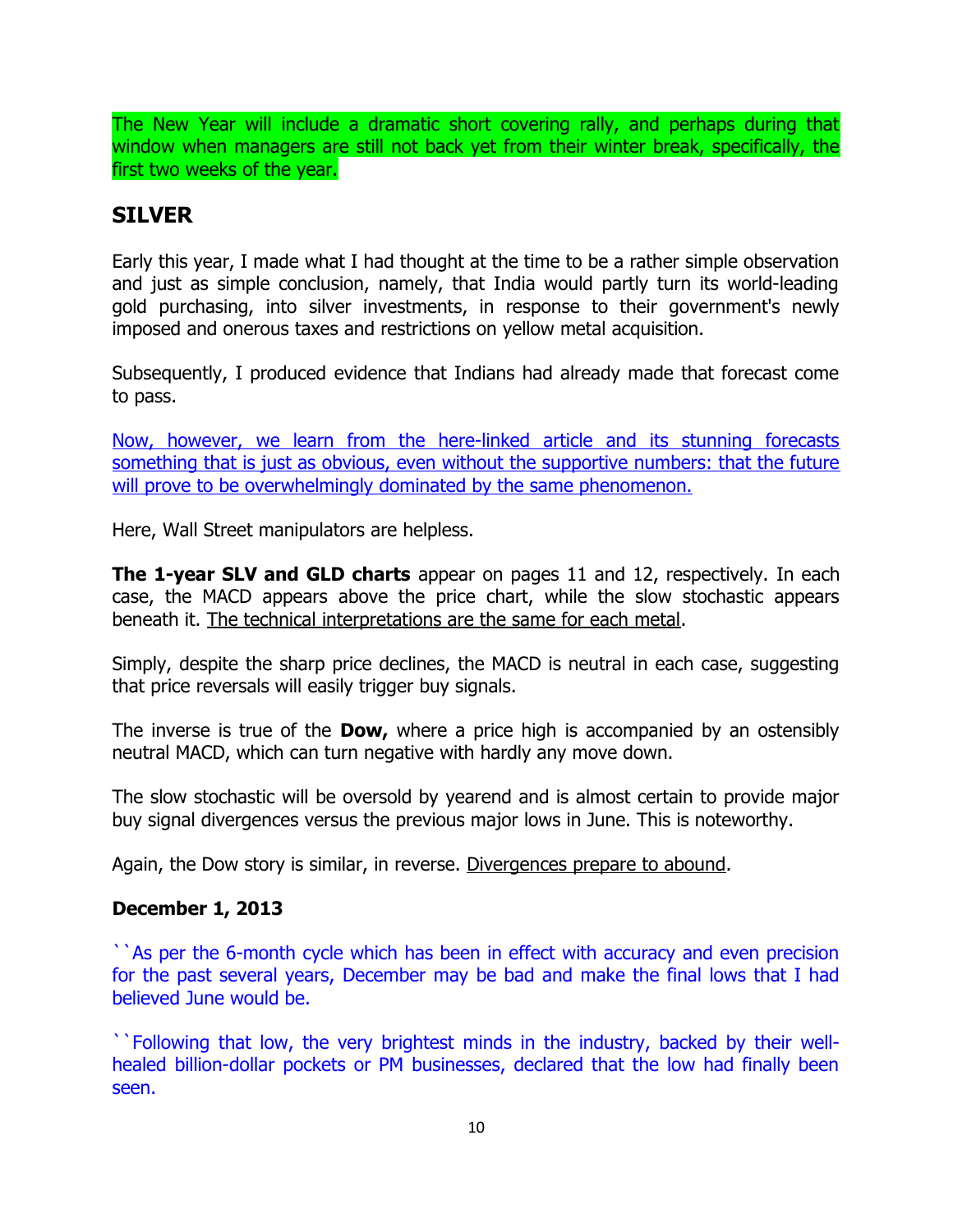``As I have always explained, it is the brightest who get caught on the wrong side when remains a final move because, consistent with contrarianism and supply/demand psychology, once that phase ends, there remains absolutely no one to fool anymore.

``And that is what 2014 finally is. Be confident of this. June was a major low. December is the final one."



Please scroll to next page.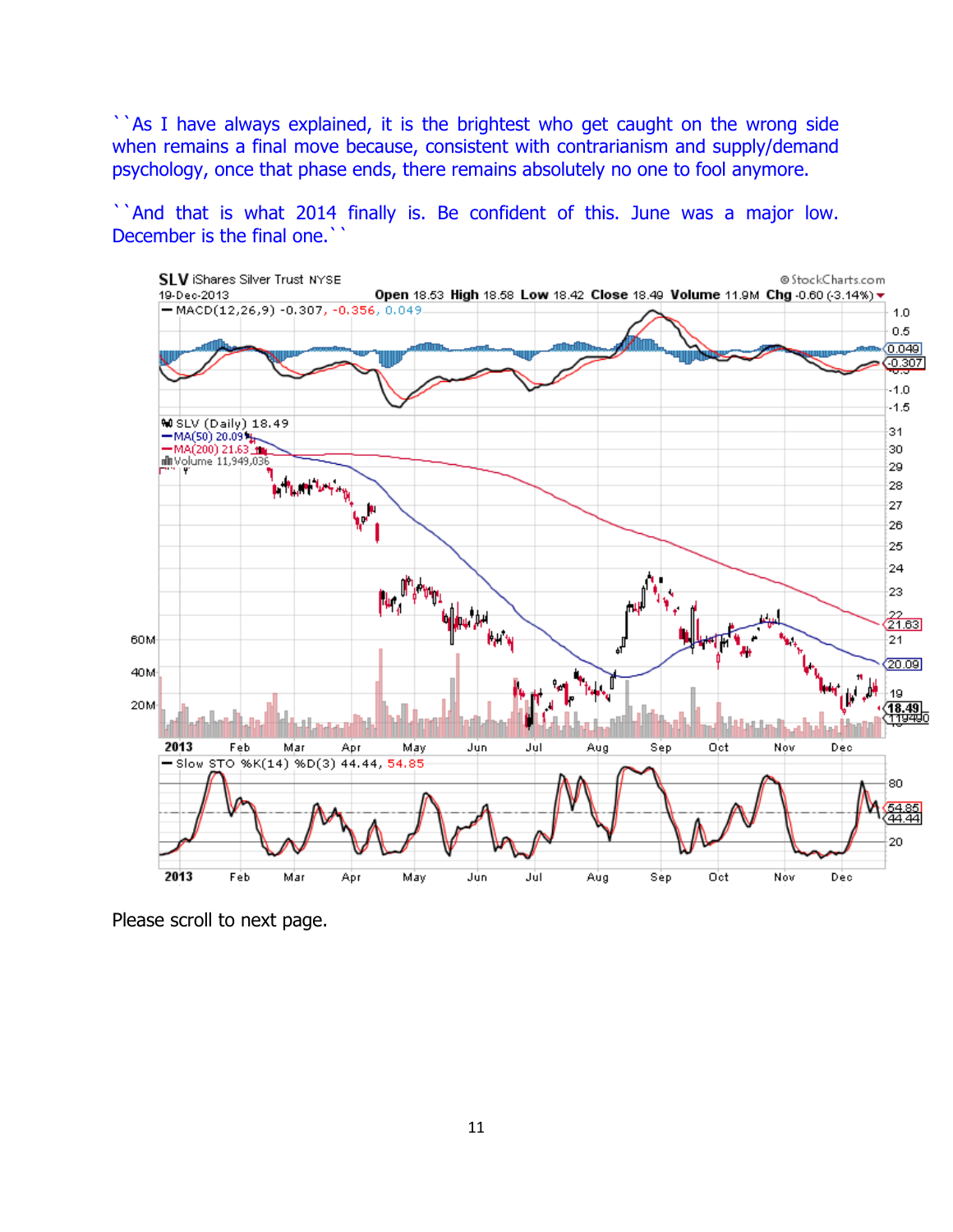

## **CURRENCIES**

The **1-year US Dollar Index Bullish Fund chart** follows; the MACD appears above the price chart, while the slow stochastic appears below it.

The USD excerpts from the December report are, taken together and for the purposes of understanding the puzzle and EACH of its pieces (asset classes and markets), more important than the entirety of this report to this point. Every key investment concern is touched upon.

#### **December 1, 2013**

``The Dow, euro and Yen charts are related closely, though the Dow relationship is tricky, since the Dow debacle will come mostly when the euro gets crushed in 2014.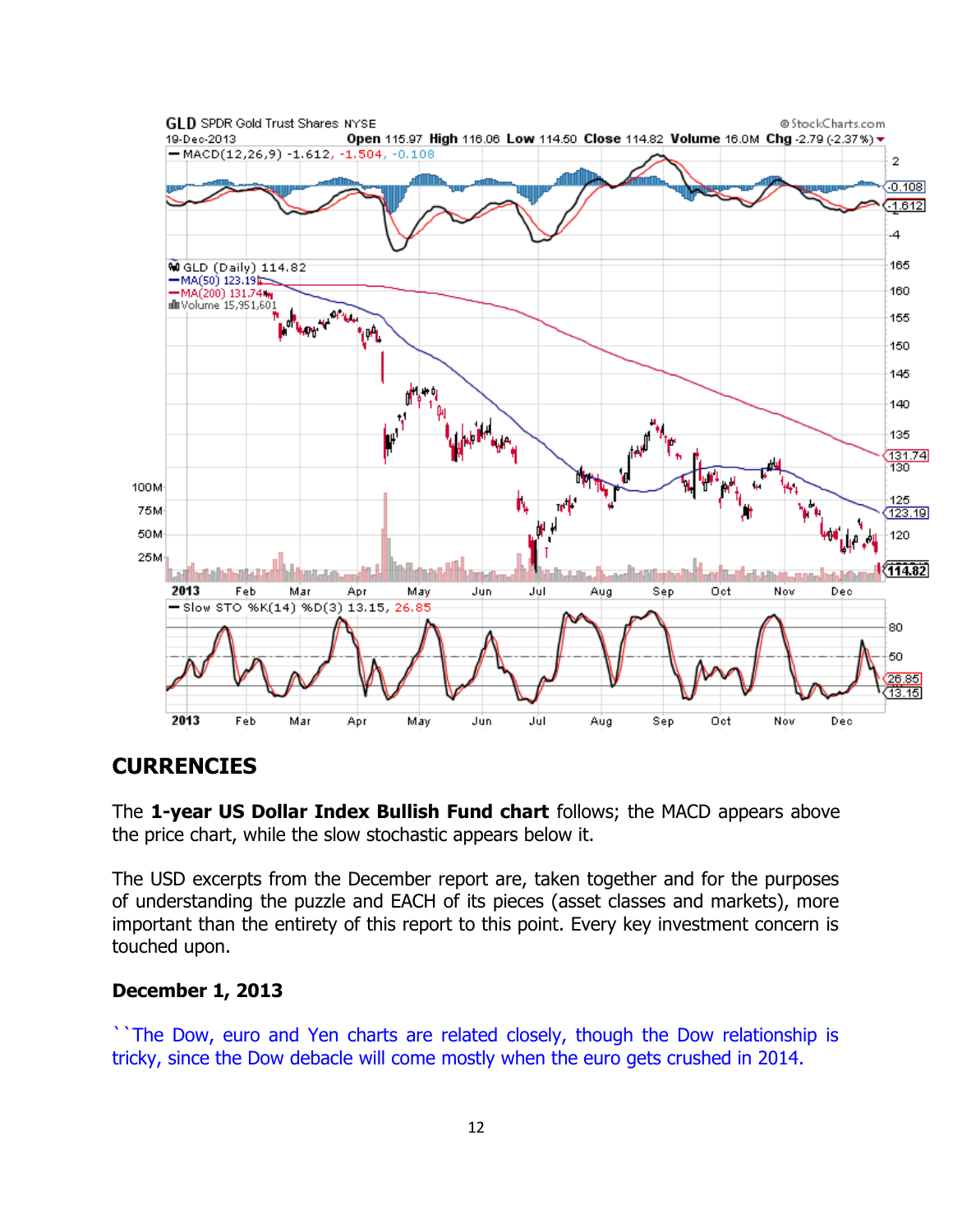``However, note that in the Dow analysis, I wrote of a decline that is followed by a possibly lower high in the New Year, or perhaps something that merely approximates a double-top.

``In such as scenrio, the Dollar smash relates to a sharp Dow correction, while the rally from the subsequent low would correspond to the Dow's ensuing year-beginning rally, as contemplated here (whether the Dow would form a lower high or something approximating a double-top). (KEY EXCERPT CONTINUES ON NEXT PAGE.)



``Then, the euro's renewed debacle, relating to banking woes and negative rates in Europe, would quite fittingly be tied to the Dow decline or even orchestrated cataclysm.

``This global picture fits, insofar as far as the currencies and equities are concerned; the reason that precious metals do not contradict this picture is that their astounding resumption of their massive secular bull trends relates more to negative rates in Europe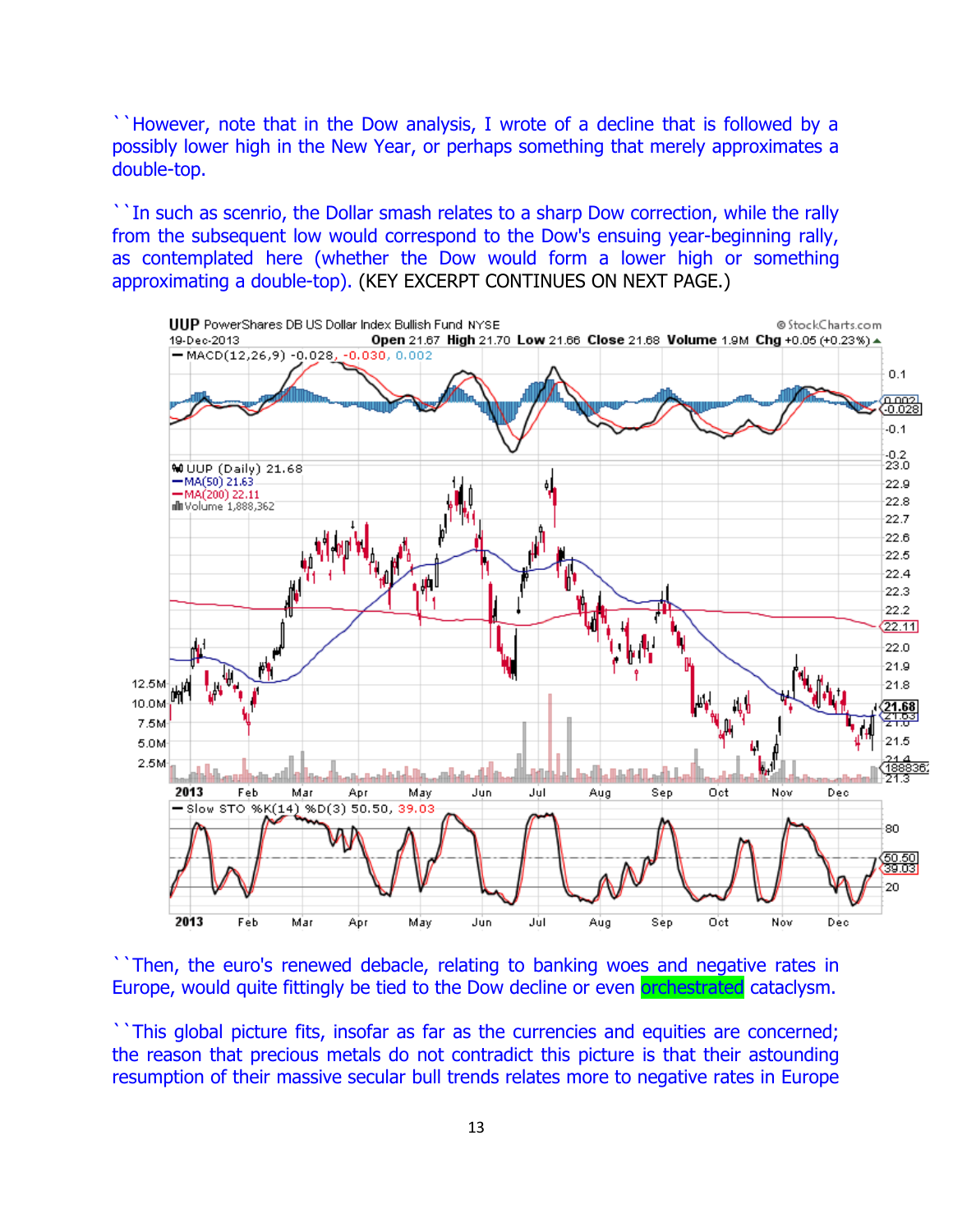and unspeakably massive QE in Japan, as opposed to any cliche asymmetric relationship to the Dollar.``

The Dollar is performing as forecast and, again, a final train wreck would coincide with the significant lift-off in the PMs.

The **1-year euro ETF chart** follows. As with the other charts, the MACD appears above the price chart, while the slow stochastic appears below it.

The excerpts in the Dollar section encompasses the euro forecast, in conjunction with the October 6 comment commencing at the bottom of this page.



#### **October 6, 2013**

"For the euro (above), this could mean a decline to 132, which would be followed by a rally back to the 136 level, or even marginal new highs."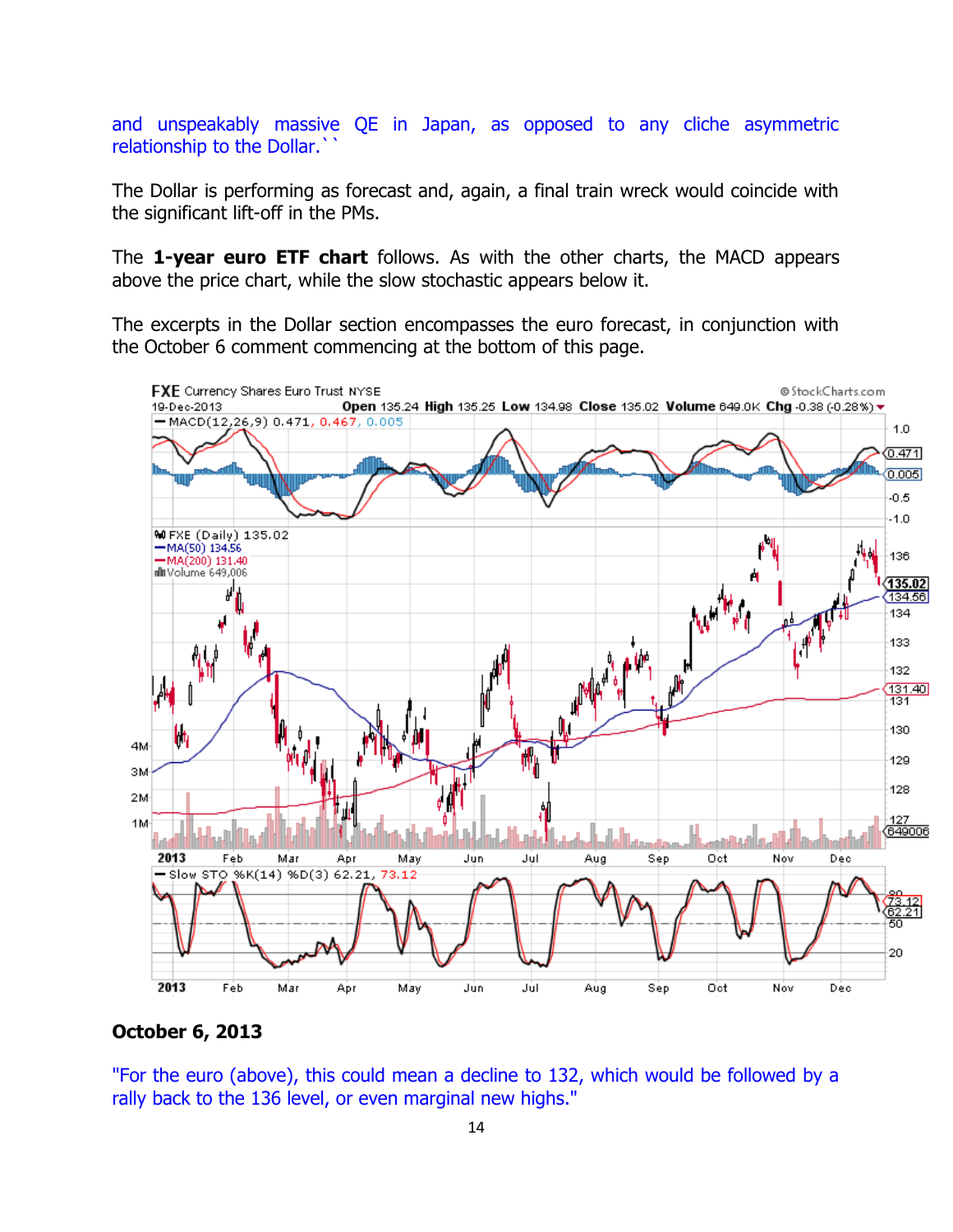The **1-year Yen ETF chart** appears on page 16, following the October 6, 2013 excerpt, which came to pass with precision. For that reason, the October 29 excerpt is again reproduced, as well.

### **October 6, 2013**

"The Yen (below), like the Dollar, appears to have an obvious pattern to read, I believe. Specifically, it seems to be concuding an a-b-c-d-e contracting triangle.

"This would be entirely consistent with the Dollar interpretation and lead to a **retest of the lows around 95, dead ahead.**

"The point-7 smash in the Dollar would likely coincide with a nasty whipsaw for traders, who get killed as the Yen would subsequently rally to 105."

#### **October 29, 2013**

"Currencies were easily and by far my hottest market for the preceding 12 months, providing huge gains, in identifying cyclical extremes in the major currencies."

#### **December 1, 2013**

``If one was/is a currencies player, that more than made up for equities, so bear these forecasts in mind, both as an asset allocator, as well as a speculator constructing one's book.

``Once again this year, today's report reflects a sweep in the currencies' performances.``

Please scroll to Yen chart on next page.